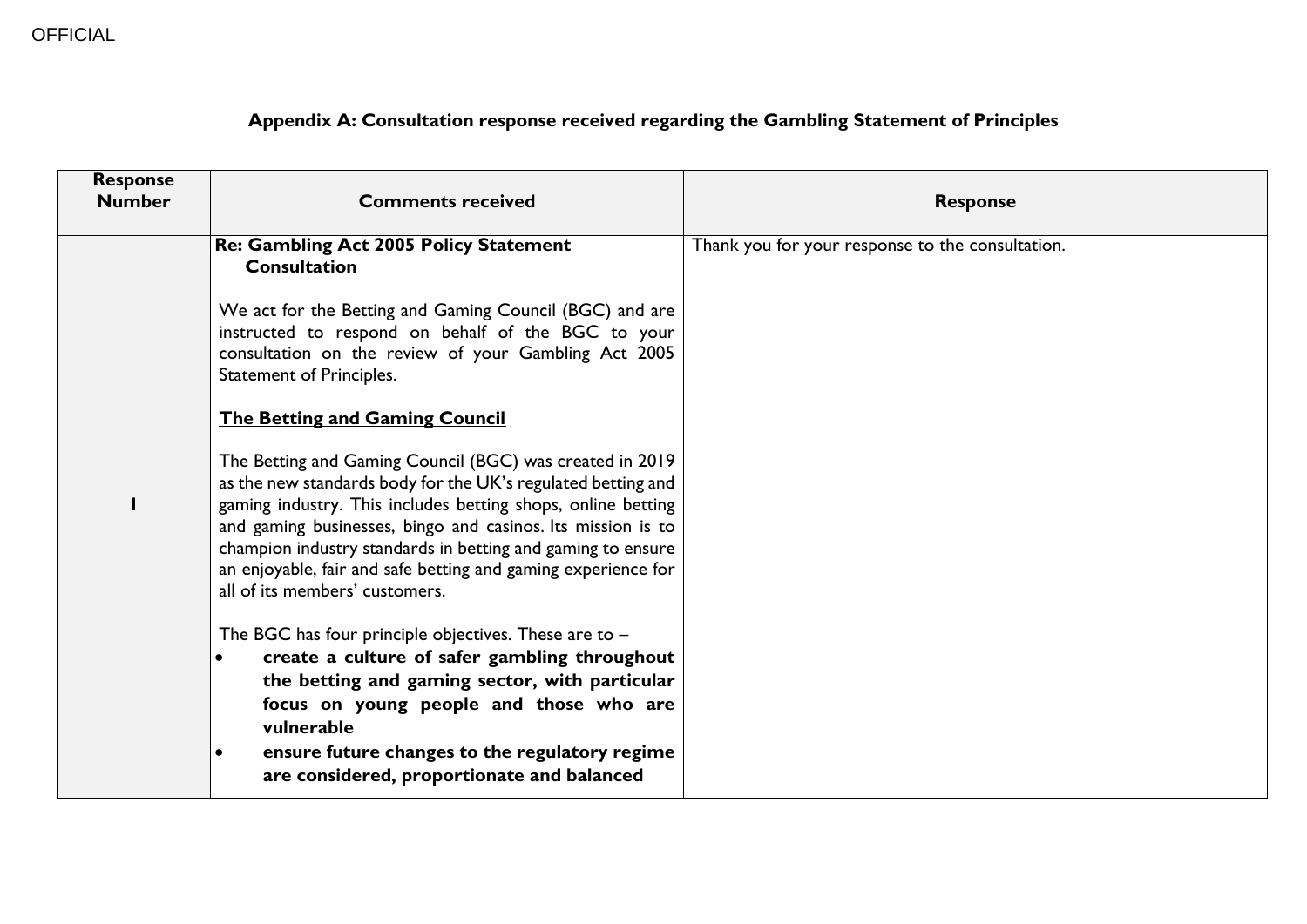| become respected as valuable, responsible and<br>engaged members of the communities in which<br>its members operate<br>safeguard and empower the customer as the<br>key to a thriving UK betting and gaming<br>industry<br>Before we comment on your draft policy document, it is<br>important that the backdrop against which the comments are<br>made is established.<br><b>Betting and Gaming in the UK</b><br>Betting and gaming is an incredibly important part of the UK<br>leisure and hospitality industry, employing over 70,000<br>people, including 50,000 in betting, 13,000 in casinos and<br>10,000 people directly employed online. The betting and<br>gaming industry contributes £8.7 billion Gross Value Added<br>to the UK economy & contributes £3.2 billion to HM<br>Treasury. In addition, casinos contribute over £120 million<br>to the tourism economy each year.<br>Betting and gaming is widely enjoyed in the UK. Around 30<br>million people participate in some sort of gambling, whether<br>that is on the National Lottery, placing a bet in betting shops,<br>playing in casinos or at bingo. The overwhelming majority of<br>these people do so safely without reporting any problems.<br>Any consideration of gambling licensing at the local level |                                                     |  |
|----------------------------------------------------------------------------------------------------------------------------------------------------------------------------------------------------------------------------------------------------------------------------------------------------------------------------------------------------------------------------------------------------------------------------------------------------------------------------------------------------------------------------------------------------------------------------------------------------------------------------------------------------------------------------------------------------------------------------------------------------------------------------------------------------------------------------------------------------------------------------------------------------------------------------------------------------------------------------------------------------------------------------------------------------------------------------------------------------------------------------------------------------------------------------------------------------------------------------------------------------------------------------------------|-----------------------------------------------------|--|
|                                                                                                                                                                                                                                                                                                                                                                                                                                                                                                                                                                                                                                                                                                                                                                                                                                                                                                                                                                                                                                                                                                                                                                                                                                                                                        |                                                     |  |
|                                                                                                                                                                                                                                                                                                                                                                                                                                                                                                                                                                                                                                                                                                                                                                                                                                                                                                                                                                                                                                                                                                                                                                                                                                                                                        |                                                     |  |
|                                                                                                                                                                                                                                                                                                                                                                                                                                                                                                                                                                                                                                                                                                                                                                                                                                                                                                                                                                                                                                                                                                                                                                                                                                                                                        |                                                     |  |
|                                                                                                                                                                                                                                                                                                                                                                                                                                                                                                                                                                                                                                                                                                                                                                                                                                                                                                                                                                                                                                                                                                                                                                                                                                                                                        |                                                     |  |
|                                                                                                                                                                                                                                                                                                                                                                                                                                                                                                                                                                                                                                                                                                                                                                                                                                                                                                                                                                                                                                                                                                                                                                                                                                                                                        |                                                     |  |
| the overall number of betting shops is in decline. The<br>latest Gambling Commission industry statistics show                                                                                                                                                                                                                                                                                                                                                                                                                                                                                                                                                                                                                                                                                                                                                                                                                                                                                                                                                                                                                                                                                                                                                                          | should also be considered within the wider context. |  |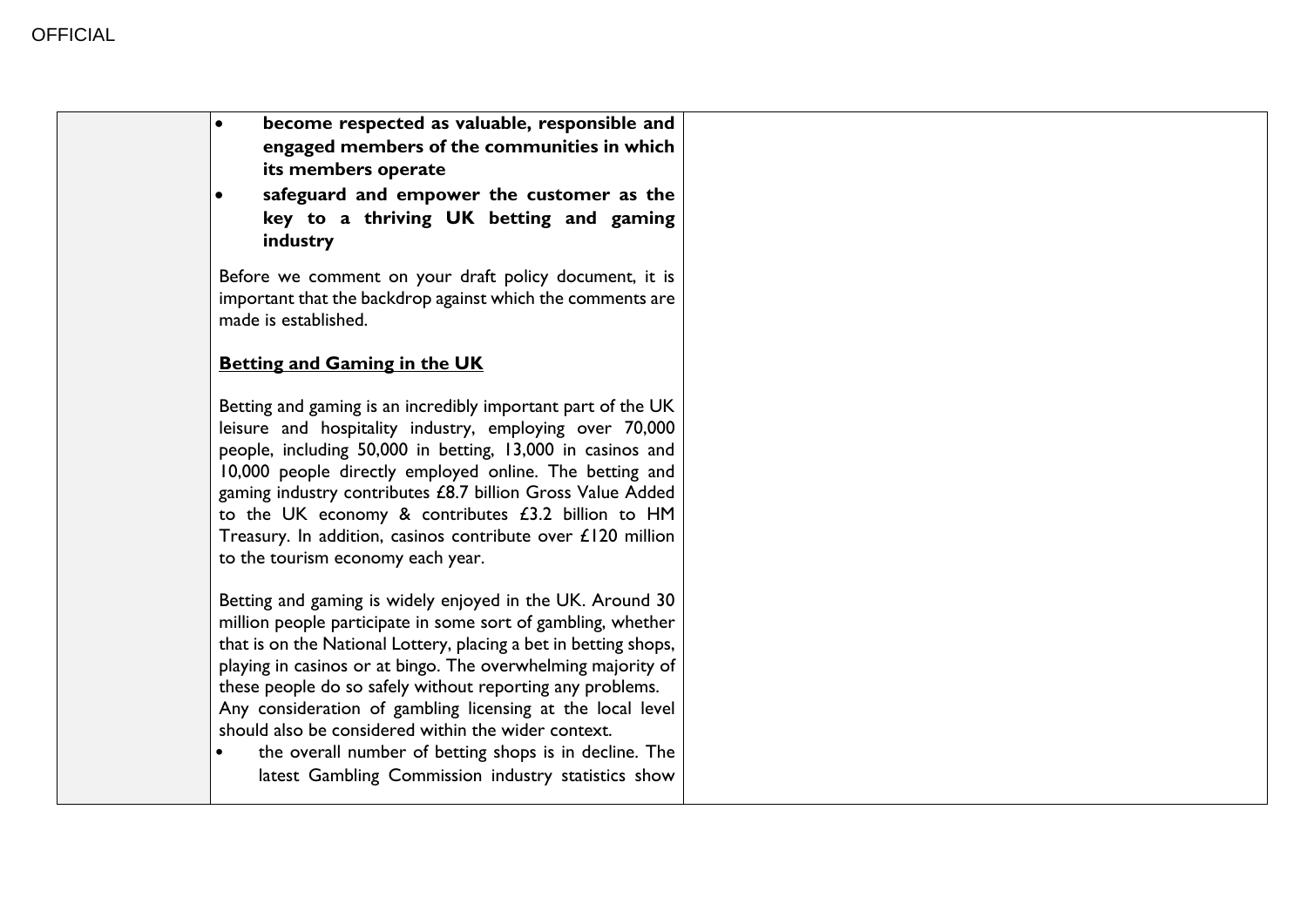| that the number of betting offices (as of March 2020)<br>was 7681. This is reducing every year and has fallen<br>from a figure of 9137 in March 2014. These figures do<br>not take into account the COVID 19 period which<br>betting offices saw a further 374 betting offices close.                                  |
|------------------------------------------------------------------------------------------------------------------------------------------------------------------------------------------------------------------------------------------------------------------------------------------------------------------------|
| planning law changes introduced in April 2015 have<br>increased the ability of licensing authorities to review<br>applications for new premises, as all new betting shops<br>must now apply for planning permission.                                                                                                   |
| In April 2019 a maximum stake of $E2$ was applied to the<br>$\bullet$<br>operation of fixed odds betting terminals                                                                                                                                                                                                     |
| successive prevalence surveys and health surveys tells<br>$\bullet$<br>us that problem gambling rates in the UK are stable and<br>possibly falling.                                                                                                                                                                    |
| <b>Problem Gambling</b>                                                                                                                                                                                                                                                                                                |
| Problem gambling rates are static or possibly falling. The<br>reported rate of 'problem gambling' (according to either the<br>DSM-IV or the PGSI) was 0.8% of the adult population in<br>2015, in 2016 it was 0.7% and in 2018 it was 0.5% of the adult<br>population.                                                 |
| This is termed statistically stable but is encouraging that we<br>might finally be seeing a reduction in problem gambling due<br>to the raft of measures that have been put in place recently<br>both by the industry, the Gambling Commission and the<br>Government - from a ban on credit cards, restrictions to VIP |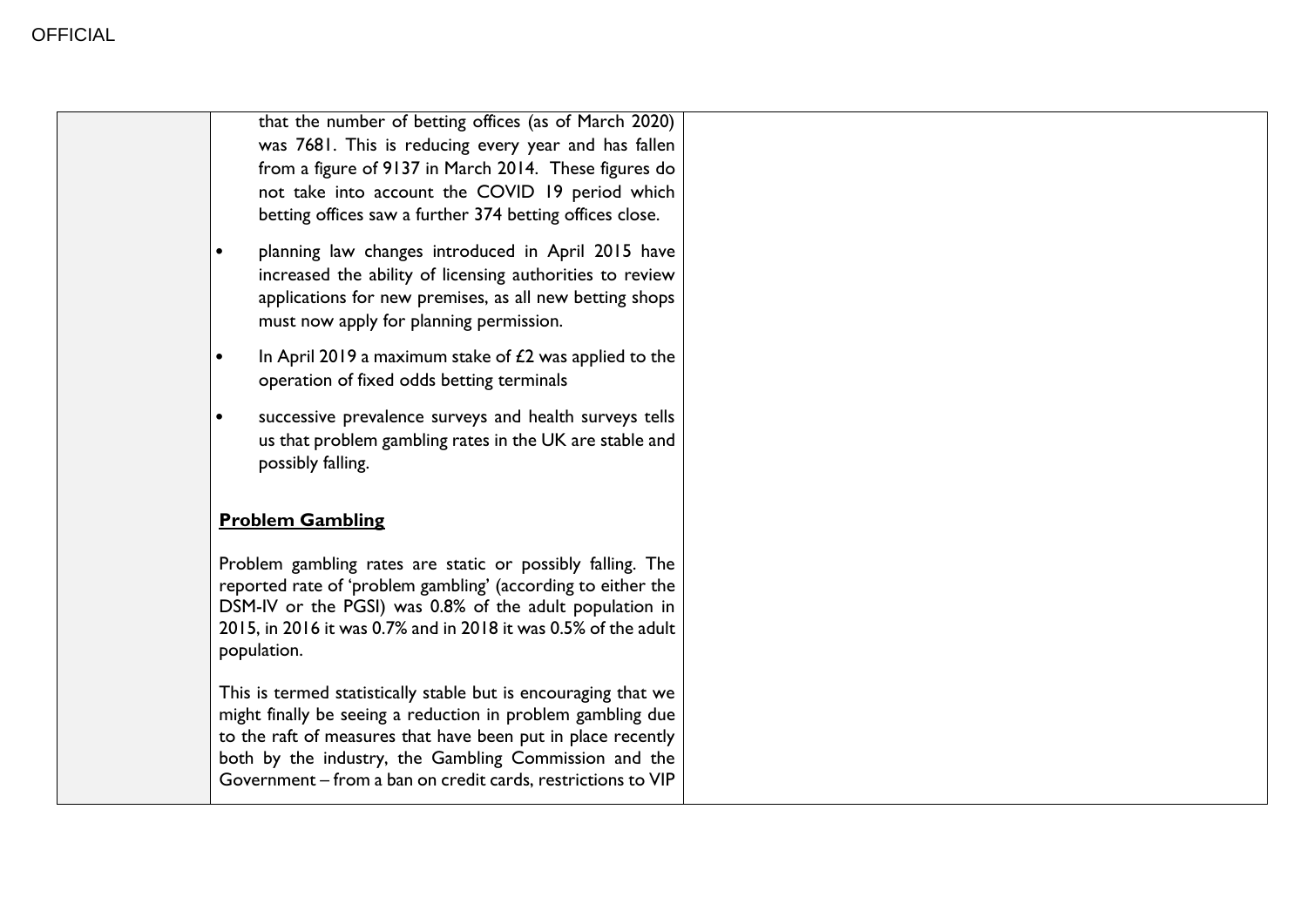| accounts, new age and identity verification measures and<br>voluntary restrictions on advertising. These rates have<br>remained broadly the same since the introduction of the<br>Gambling Act 2005.                                                                                                                                                                                                                                            |  |
|-------------------------------------------------------------------------------------------------------------------------------------------------------------------------------------------------------------------------------------------------------------------------------------------------------------------------------------------------------------------------------------------------------------------------------------------------|--|
| Whilst one problem gambler is too many, both the<br>Government and regulator both say there is no evidence that<br>problem gambling has increased in recent years.                                                                                                                                                                                                                                                                              |  |
| During the Covid-19 period of lockdown, both the Gambling<br>Commission and Government have acknowledged that<br>problem gambling levels have not increased.                                                                                                                                                                                                                                                                                    |  |
| In June 2020, the BGC's five largest members committed to<br>increasing the amount they spend on research, education and<br>treatment (RET) services from 0.1 per cent to 0.25 per cent<br>of their annual revenue in 2020, 0.5 per cent in 2021, 0.75<br>per cent in 2022 and I per cent in 2023. The five operators<br>confirmed they will provide £100 million to GambleAware<br>charity to improve treatment services for problem gamblers. |  |
| Rates of 'problem gambling' in the UK are low by<br>international standards - compared to France (1.3%),<br>Germany (1.2%), Sweden (2.2%) and Italy (1.27%).                                                                                                                                                                                                                                                                                    |  |
| The BGC supported the creation of the new NHS gambling<br>treatment clinics who have promised 22 clinics, 3 of which<br>are open now. We are pleased that the NHS have committed<br>to work to increase the number of clinics in the UK in<br>addition to existing serviced delivered by Gordon Moody<br>Association and GamCare's 120 treatment centres located<br>throughout the UK.                                                          |  |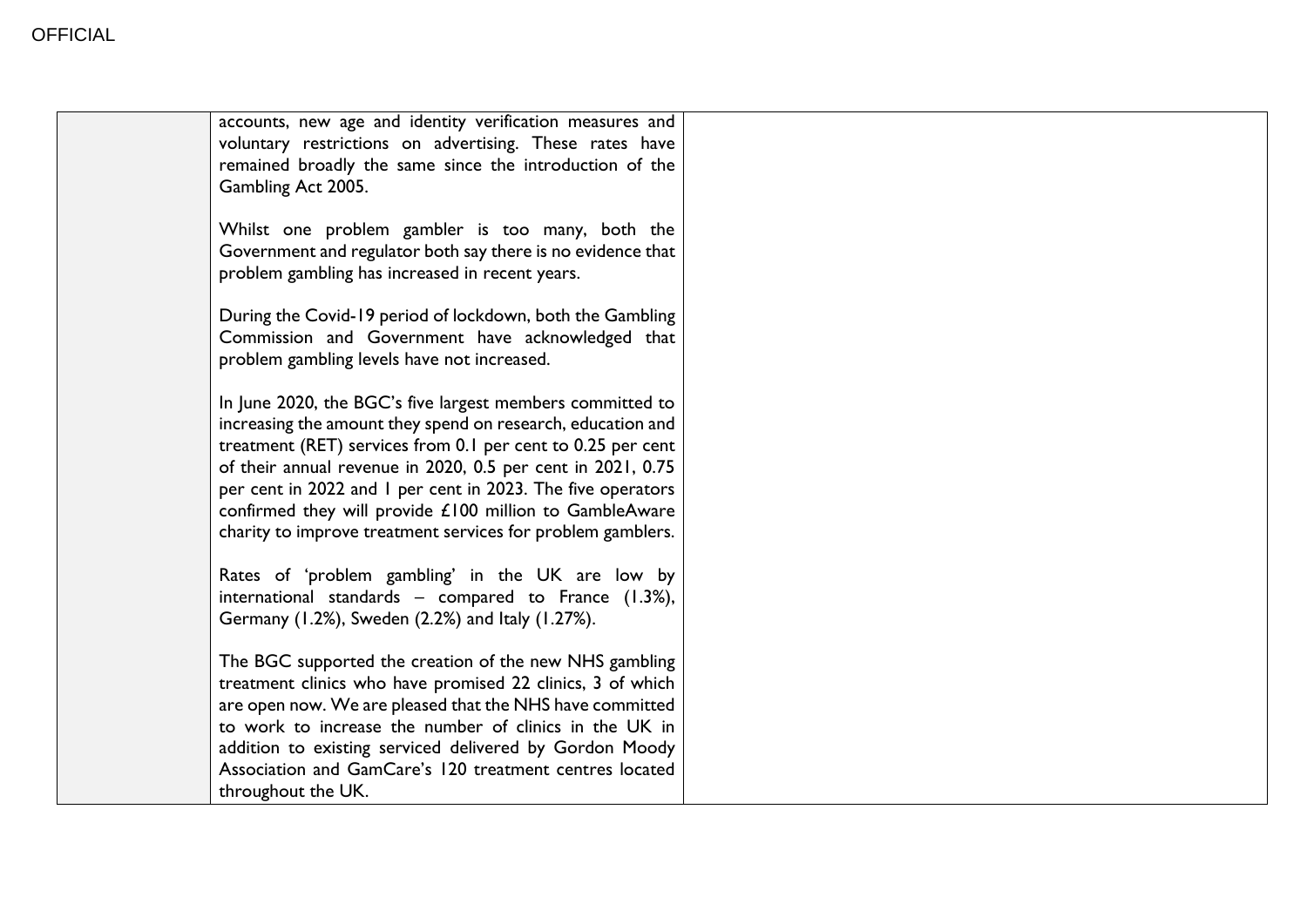─ा

| The BGC welcomes the Gambling Commission's National<br>Strategy was a way of accelerating progress on responsible<br>gambling and tackling problem gambling. Our members are<br>fully committed to meeting this challenge and are working<br>tirelessly to deliver new responsible gambling initiatives<br>including technology that tackles problem gambling and<br>supporting a statutory levy and increased funding for problem<br>gambling clinics.<br>Underage participating by those aged 11-16 in any gambling<br>activity has declined from 22% to 11% over the past decade;<br>here, 'gambling activity' mainly relates to personal betting<br>(e.g. playing cards with friends) and legal play of lotteries (e.g.<br>participating with consent of parents / guardians). BGC<br>members have a zero tolerance to those under the age of 18<br>attempting to use their products. |  |
|-------------------------------------------------------------------------------------------------------------------------------------------------------------------------------------------------------------------------------------------------------------------------------------------------------------------------------------------------------------------------------------------------------------------------------------------------------------------------------------------------------------------------------------------------------------------------------------------------------------------------------------------------------------------------------------------------------------------------------------------------------------------------------------------------------------------------------------------------------------------------------------------|--|
| Working in partnership with local authorities                                                                                                                                                                                                                                                                                                                                                                                                                                                                                                                                                                                                                                                                                                                                                                                                                                             |  |
| The BGC is fully committed to ensuring constructive<br>working relationships exist between betting operators and<br>licensing authorities, and that where problems may arise that<br>they can be dealt with in partnership. The exchange of clear<br>information between councils and betting operators is a key<br>part of this and the opportunity to respond to this<br>consultation is welcomed.                                                                                                                                                                                                                                                                                                                                                                                                                                                                                      |  |
| Differentiation between Licensing Act 2003 and<br><b>Gambling Act 2005 applications</b>                                                                                                                                                                                                                                                                                                                                                                                                                                                                                                                                                                                                                                                                                                                                                                                                   |  |
| When considering applications for premises licences, it is<br>important that a clear distinction is made between the                                                                                                                                                                                                                                                                                                                                                                                                                                                                                                                                                                                                                                                                                                                                                                      |  |

Τ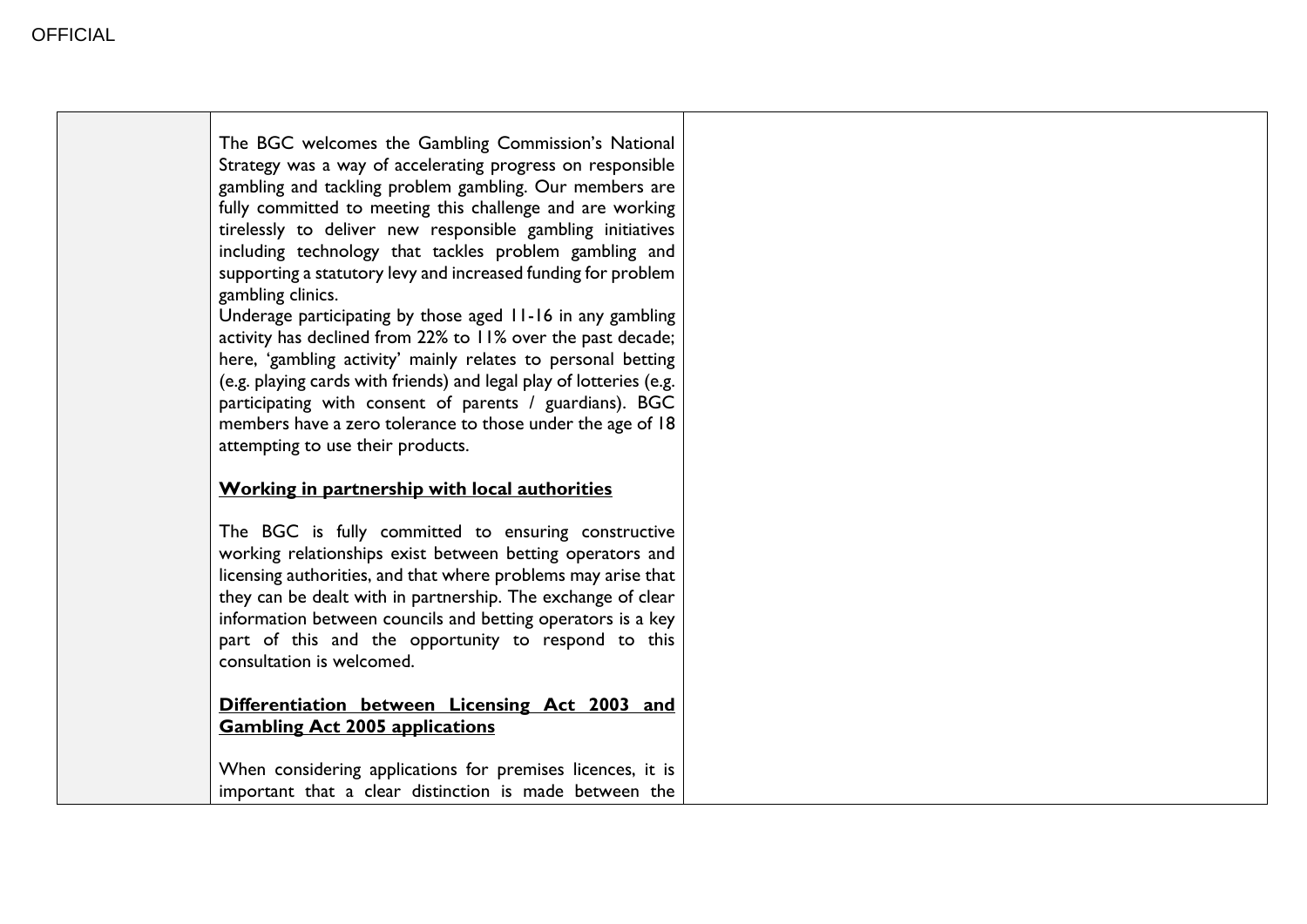| regimes, processes and procedures established by Gambling<br>Act 2005 and its regulations and those that are usually more<br>familiar to licensing authorities - the regimes, processes and<br>procedures relating to Licensing Act 2003.                                                                                                                                                                                                                                                        |                                                                                                                                                                                                                                                                                                                                                                                                                                                                                                                                                                                                               |
|--------------------------------------------------------------------------------------------------------------------------------------------------------------------------------------------------------------------------------------------------------------------------------------------------------------------------------------------------------------------------------------------------------------------------------------------------------------------------------------------------|---------------------------------------------------------------------------------------------------------------------------------------------------------------------------------------------------------------------------------------------------------------------------------------------------------------------------------------------------------------------------------------------------------------------------------------------------------------------------------------------------------------------------------------------------------------------------------------------------------------|
| Whilst Licensing Act 2003 applications require applicants to<br>specify steps to be taken to promote the licensing objectives,<br>those steps being then converted into premises licence<br>conditions, there is no such requirement in Gambling Act<br>2005 applications where the LCCP provide a comprehensive<br>package of conditions for all types of premises licence.                                                                                                                     |                                                                                                                                                                                                                                                                                                                                                                                                                                                                                                                                                                                                               |
| It should continue to be the case that additional conditions<br>in Gambling Act 2005 premises licence applications are only<br>imposed in exceptional circumstances where there are clear<br>reasons for doing so. There are already mandatory and<br>default conditions attached to any premises licence which will<br>ensure operation that is consistent with the licensing<br>objectives. In the vast majority of cases, these will not need<br>to be supplemented by additional conditions. |                                                                                                                                                                                                                                                                                                                                                                                                                                                                                                                                                                                                               |
| The LCCP require that premises operate an age verification<br>policy. The industry operates a policy called "Think 21". This<br>policy is successful in preventing under-age gambling.<br>Independent test purchasing carried out by operators and<br>submitted to the Gambling Commission, shows that ID<br>challenge rates are consistently around 85%.<br>When reviewing draft statements of principles in the past, we                                                                       | The LCCP ordinary code does reference anyone 'under 21', however this<br>does not preclude Plymouth City Council from having a policy which<br>recommends a 'Challenge 25' policy and this has been in place since 2019.<br>This is not imposing unnecessary burdens on the industry. There will be<br>significant geographical variations which require local responses and the<br>Betting and Gaming Council (BGC) members will not readily know of the<br>local variations (although they should reflect this in their local risk<br>assessments). 'Challenge 25' is not an additional condition, it is an |
| have seen statements of principles requiring the operation of<br>Challenge 25. Unless there is clear evidence of a need to                                                                                                                                                                                                                                                                                                                                                                       | expectation that operators will adopt this like the majority of other<br>licensed trades.                                                                                                                                                                                                                                                                                                                                                                                                                                                                                                                     |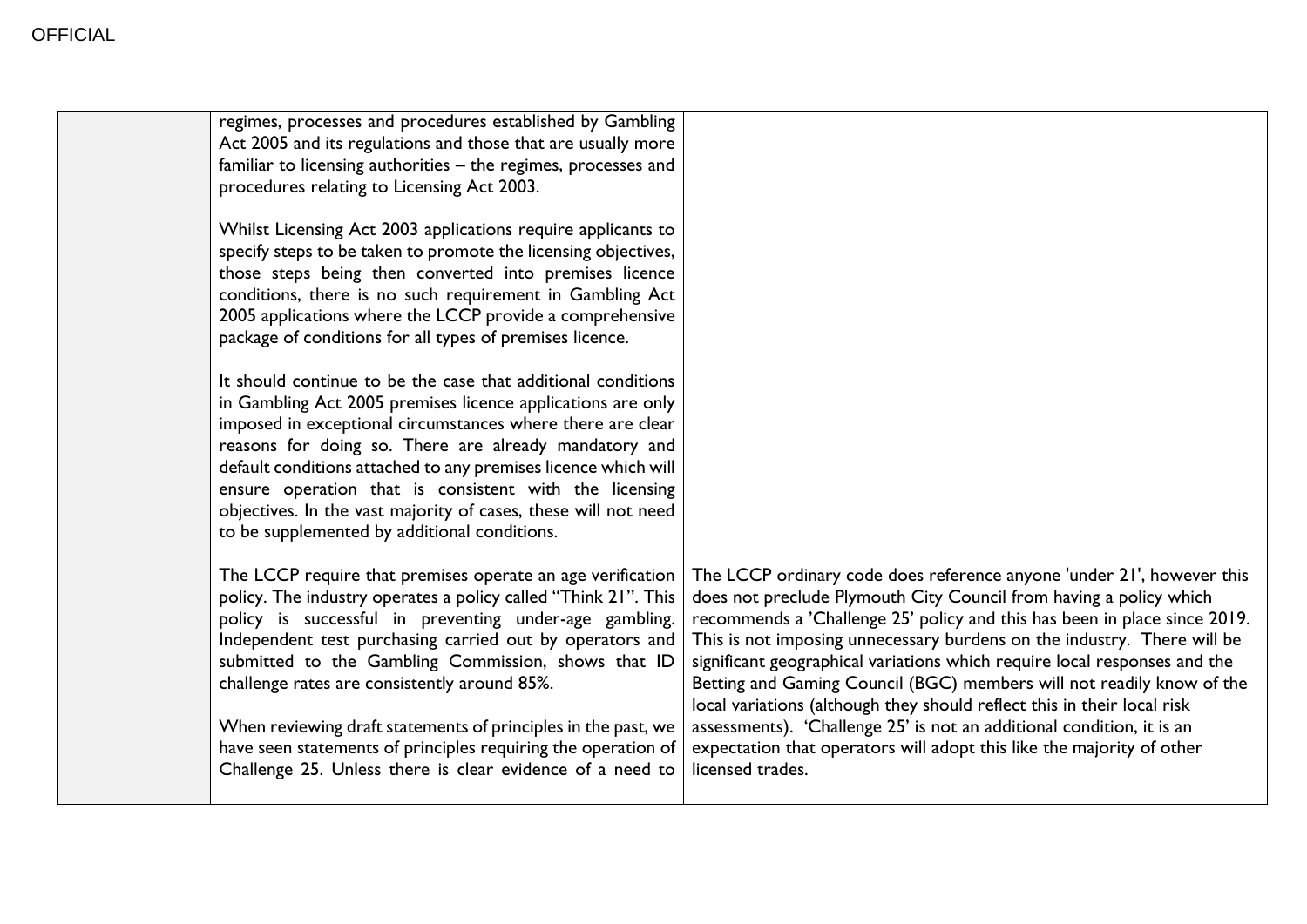| deviate from the industry standard then conditions requiring<br>an alternative age verification policy should not be imposed.                                                                                                                                                                                                                                                                                                                                                                                        |                                                                                                                                                                                          |
|----------------------------------------------------------------------------------------------------------------------------------------------------------------------------------------------------------------------------------------------------------------------------------------------------------------------------------------------------------------------------------------------------------------------------------------------------------------------------------------------------------------------|------------------------------------------------------------------------------------------------------------------------------------------------------------------------------------------|
| The BGC is concerned that the imposition of additional<br>licensing conditions could become commonplace if there are<br>no clear requirements in the revised licensing policy<br>statement as to the need for evidence. If additional licence<br>conditions are more commonly applied this would increase<br>variation across licensing authorities and create uncertainty<br>amongst operators as to licensing requirements, over<br>complicating the licensing process both for operators and<br>local authorities |                                                                                                                                                                                          |
| Considerations specific to the draft Gambling Act<br>2005 statement of licensing policy                                                                                                                                                                                                                                                                                                                                                                                                                              |                                                                                                                                                                                          |
| We note that only minor changes are intended to the<br>Statement of Licensing Policy. Some of the comments below,<br>therefore, relate to paragraphs within the Statement of<br>Licensing Policy that have been unchanged for the last three<br>years.                                                                                                                                                                                                                                                               |                                                                                                                                                                                          |
| Paragraph 13 of Part A starts with a paragraph which<br>purports to give a definition of "harmful gambling". It would<br>assist if the Statement of Policy could be clear of the origins<br>of this definition.                                                                                                                                                                                                                                                                                                      | This definition was taken from page 4 of the 'Tacking Gambling Related<br>Harm: A Whole Council Approach' and the document has been updated<br>to include the source of this definition. |
| Similarly, paragraph 13.2 refers to "evidence" that certain<br>groups are more vulnerable to problem gambling. Once<br>again, the provenance for this statement should be made<br>clear.                                                                                                                                                                                                                                                                                                                             | The source has also been referred to in this paragraph to make this clear.                                                                                                               |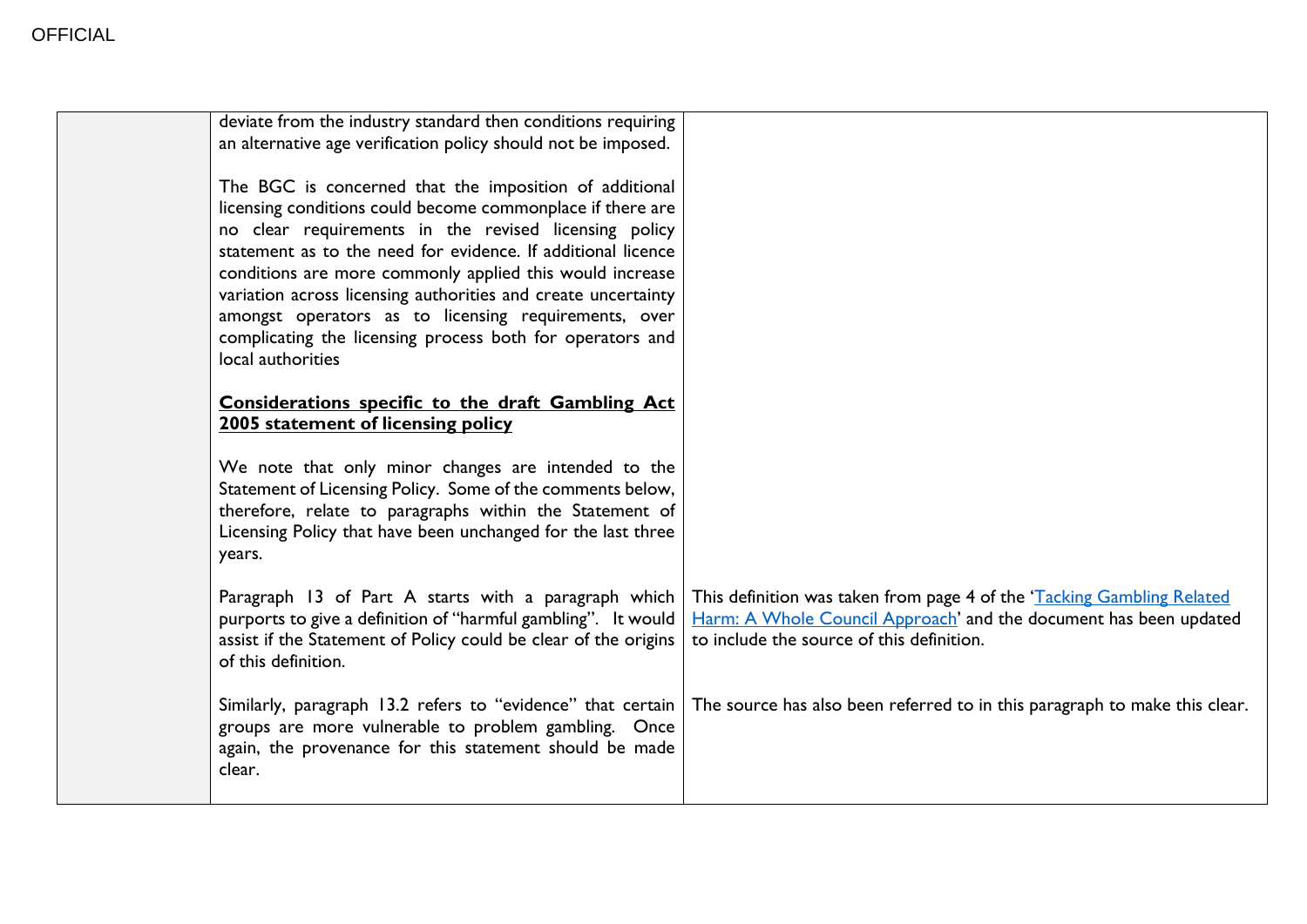| As with other parts of the policy, we cannot see the issue with repeating<br>this responsibility in this paragraph to remind operators of their duties to<br>share with Trading Standards Officers, Licensing Officers or Police Officers.<br>These results should be available to view on the premises during inspections<br>and the operators should be aware of the results and be able to<br>demonstrate that the local area risk assessments have been reviewed as a<br>result. Unfortunately, during inspections this has not shown to be the case<br>and therefore it is important that we emphasise our expectations in our<br>The requirement to report Test Purchasing results to the Gambling<br>Commission also only applies to larger operators. Given the number of<br>independent arcades in Plymouth, this provision should remain in the<br>Inspections will be driven by emerging risk - one of these could of course<br>be a Test Purchase failure identified between inspections.<br>The outcome of the Gambling Review is also very likely to place more<br>responsibility for regulating gambling in local premises with Licensing<br>Authorities. The preface to the recently updated GLA clearly states that |
|--------------------------------------------------------------------------------------------------------------------------------------------------------------------------------------------------------------------------------------------------------------------------------------------------------------------------------------------------------------------------------------------------------------------------------------------------------------------------------------------------------------------------------------------------------------------------------------------------------------------------------------------------------------------------------------------------------------------------------------------------------------------------------------------------------------------------------------------------------------------------------------------------------------------------------------------------------------------------------------------------------------------------------------------------------------------------------------------------------------------------------------------------------------------------------------------------------------------------------------|
|                                                                                                                                                                                                                                                                                                                                                                                                                                                                                                                                                                                                                                                                                                                                                                                                                                                                                                                                                                                                                                                                                                                                                                                                                                      |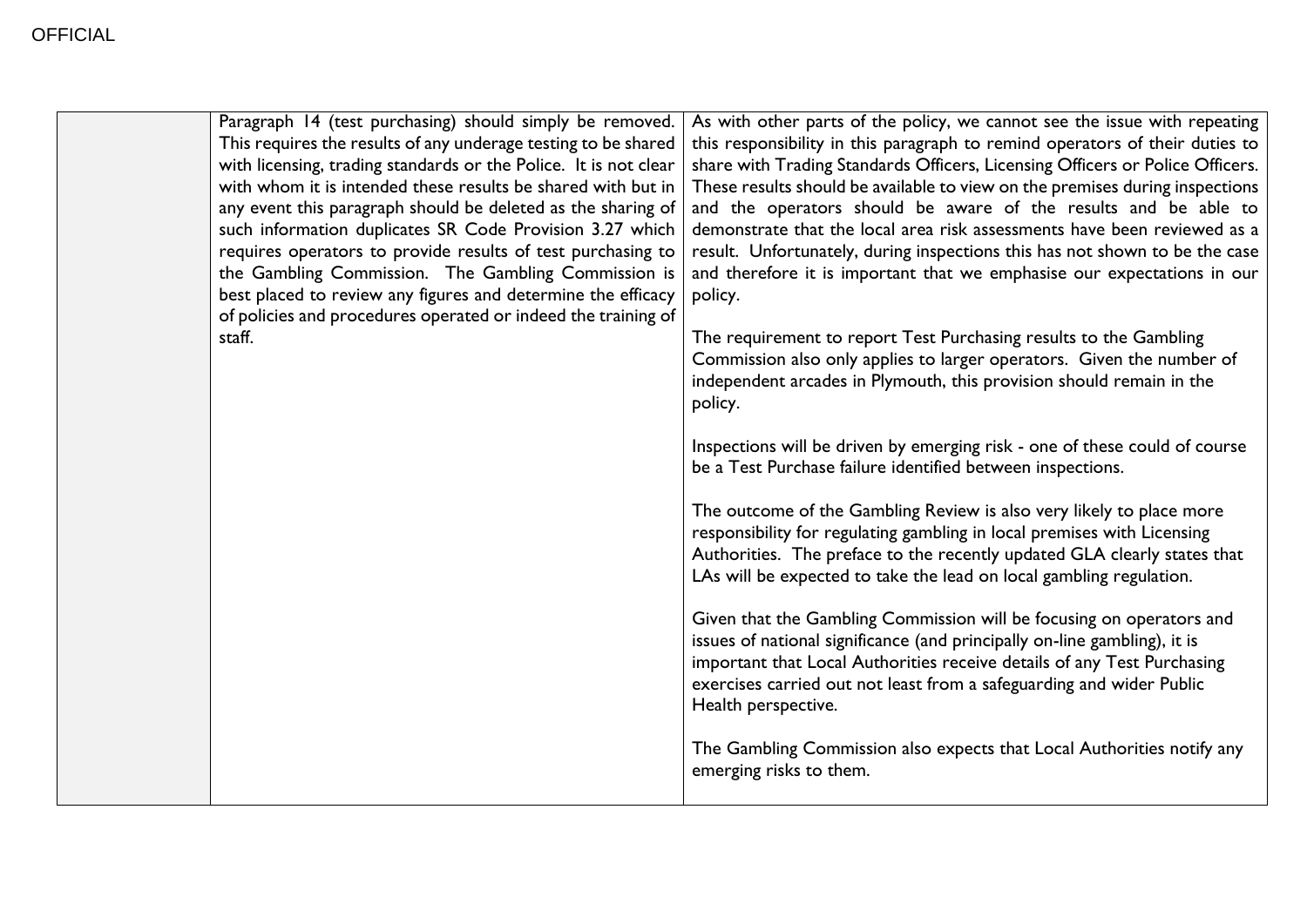|                                                                                                                                                                                                                                                                                                                                                                                                                                                                                         | Paragraph 14 has been updated to state:<br>(Page 13) 14.1 The results of any under-age testing that is carried out on<br>the Gambling Premises should be shared with Licensing Officers, Trading<br>Standards Officers or the Police, during inspections/visits and used to review<br>the local area risk assessment (as outlined in the Social Responsibility Code<br>$3.27$ ).                                                                                                                                                                                                                                                                                                                                                                                                                                                                                    |
|-----------------------------------------------------------------------------------------------------------------------------------------------------------------------------------------------------------------------------------------------------------------------------------------------------------------------------------------------------------------------------------------------------------------------------------------------------------------------------------------|---------------------------------------------------------------------------------------------------------------------------------------------------------------------------------------------------------------------------------------------------------------------------------------------------------------------------------------------------------------------------------------------------------------------------------------------------------------------------------------------------------------------------------------------------------------------------------------------------------------------------------------------------------------------------------------------------------------------------------------------------------------------------------------------------------------------------------------------------------------------|
| Paragraph 1.20 of Part B is headed "Location". The second<br>paragraph within this section should be deleted as this refers<br>to the possibility of a policy relating to locations where<br>gambling premises should not be located. The existence of<br>any policy is likely to be unlawful, is certainly contrary to the<br>"aim to permit" principal and the establishment of a<br>rebuttable presumption of refusal has echos of Licensing Act<br>2003 cumulative impact policies. | The section you are referring to states 'The Council will have regard to any<br>further guidance as regards areas where gambling premises should not be<br>located although the existence of any policy does not preclude any<br>application being made and each application will be decided on its merits,<br>with the onus upon the applicant showing how potential concerns can be<br>overcome'.<br>The paragraph has been updated to:<br>'The Council will have regard to any further guidance as regards areas where<br>gambling premises should not be located and any objections received under<br>the licensing objectives. Although the existence of any policy does not<br>preclude any application being made and each application will be decided on<br>its merits, with the onus upon the applicant showing how potential concerns<br>can be overcome' |
| Thereafter, there is the suggestion that there are "sensitive"<br>areas. This is highly subjective and ignores the fact that<br>licensed betting offices, and indeed many other gambling<br>premises have always been situated either in high street<br>locations or in areas of dense population. Such premises                                                                                                                                                                        |                                                                                                                                                                                                                                                                                                                                                                                                                                                                                                                                                                                                                                                                                                                                                                                                                                                                     |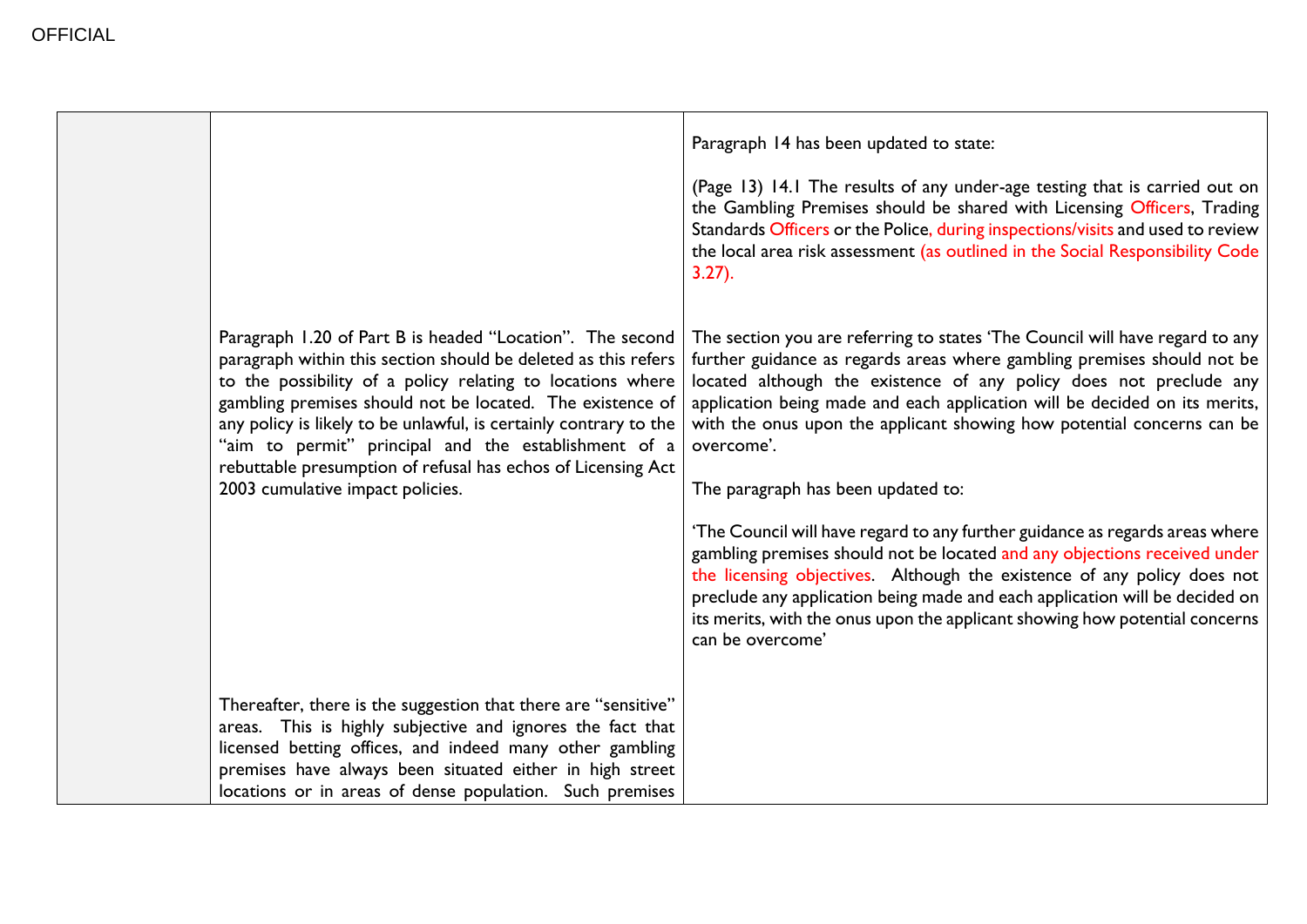| have, therefore,<br>always been in<br>population/footfall<br>where<br>Notwithstanding this, there is very little evidence to show<br>that the proximity of licensed betting offices/gambling<br>establishments poses any harm to school children or other<br>young people passing by.                                                                                                                                                                                                                                                                                                | of high<br>areas<br>there<br>children.<br>are |                                                                                                                                                                                                                                                                                                                                                                                                                                                                                                                                                                                                                                                                                                                                              |
|--------------------------------------------------------------------------------------------------------------------------------------------------------------------------------------------------------------------------------------------------------------------------------------------------------------------------------------------------------------------------------------------------------------------------------------------------------------------------------------------------------------------------------------------------------------------------------------|-----------------------------------------------|----------------------------------------------------------------------------------------------------------------------------------------------------------------------------------------------------------------------------------------------------------------------------------------------------------------------------------------------------------------------------------------------------------------------------------------------------------------------------------------------------------------------------------------------------------------------------------------------------------------------------------------------------------------------------------------------------------------------------------------------|
| The suggestion that the Licensing Authority could impose<br>restrictions on advertising is already covered by SR and OC<br>provisions contained within the LCCP and the Licensing<br>Authority should not trespass into this area.                                                                                                                                                                                                                                                                                                                                                   |                                               | There are a number of parts of the policy that refers to the guidance and<br>this is not unusual and reinforces the message.  These factors have been<br>included in the local area profile so that they are not subjective, but factual<br>information based on the most up to date data.                                                                                                                                                                                                                                                                                                                                                                                                                                                   |
| Paragraph 1.25 deals with the Licensing Authority's approach<br>to the imposition of gambling conditions. This section should<br>be clear that the mandatory and default conditions that<br>attach to all Gambling Act 2005 premises licences are<br>designed to be and are usually sufficient to ensure operation<br>that is reasonably consistent with the licensing objectives.<br>The Statement of Policy should be clear that additional<br>conditions will only be imposed where there is clear evidence<br>of a need to supplement those mandatory and default<br>conditions. |                                               | The following has been added at the start of 1.25 :<br>Under Section 153 of the Gambling Act 2005, the aim is to permit the use<br>of premises for gambling. The 'aim to permit' framework provides wide<br>scope for licensing authorities to impose conditions on a premises licence,<br>reject, review or revoke premises licences where there is an inherent<br>conflict with the relevant codes of practice, relevant guidance issued by the<br>Commission, the licensing objectives or the licensing authorities own policy<br>statement. Licence conditions are one method by which it is possible to<br>mitigate risks associated with a particular premises (Gambling Commission<br>Guidance to Licensing Authorities 1.25 - 1.30). |
| The suggestion that an applicant should make his/her own<br>suggestions with regard to additional conditions with<br>reference to the model pool should be removed as there is<br>no provision within the mechanics of a Gambling Act 2005<br>premises licence application to "offer" conditions, unlike with<br>Licensing Act 2003 conditions.                                                                                                                                                                                                                                      |                                               | Section 1.29 refers to open engagement - and states: 'However, licensing<br>authorities may also wish to have proactive engagement with local<br>operators to mitigate risks to the licensing objectives. Such engagement can<br>facilitate an open and constructive partnership which, in turn, can improve<br>compliance and reduce regulatory costs. Engagement with operators should<br>be prompted by justifiable concerns or in pursuit of the principles set out<br>under s.153'.                                                                                                                                                                                                                                                     |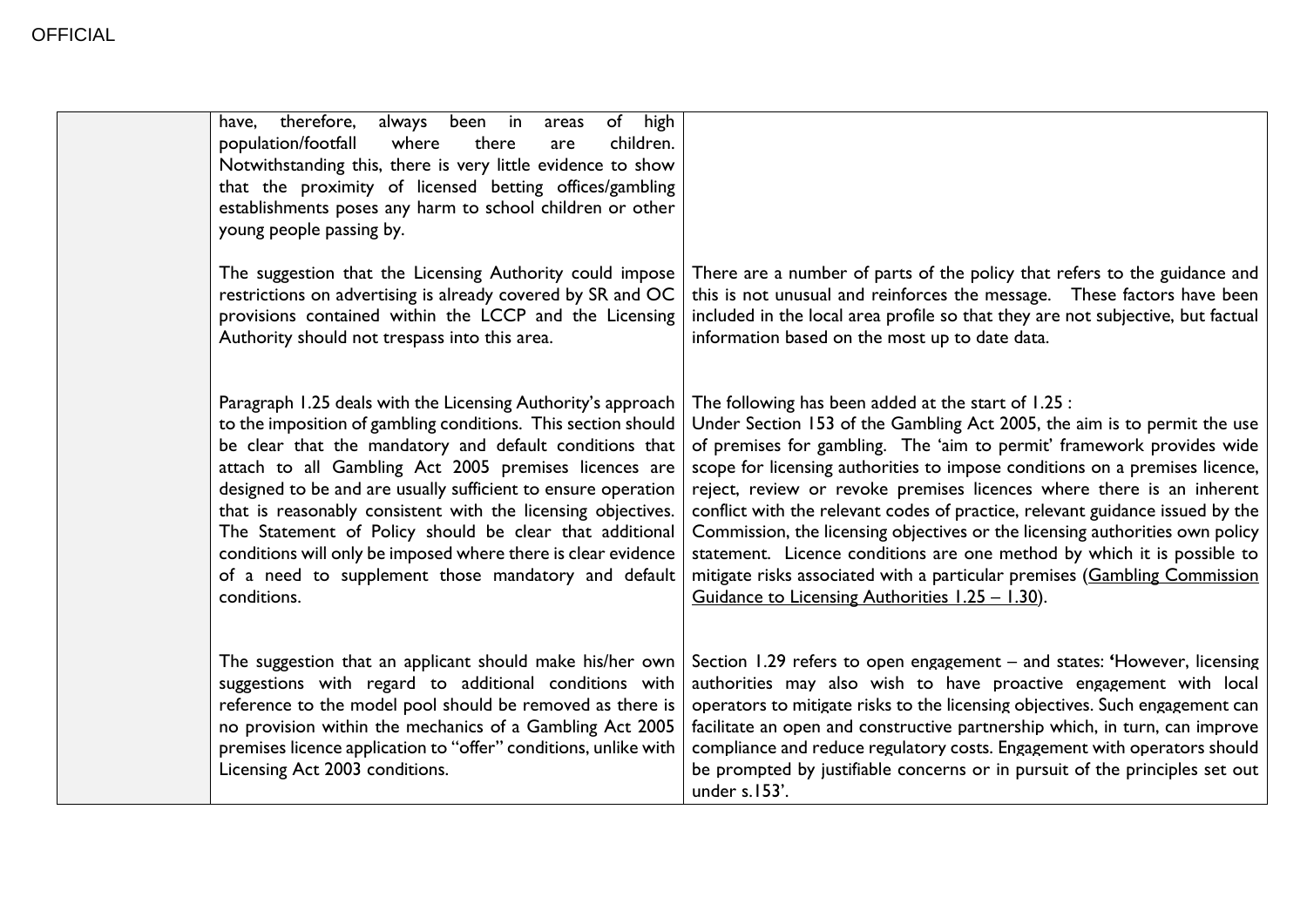|                                                                                                                                                                                                                                                                                                                                                                                                                                                                                                                                                                                                                                                                                                                                                                                  | Whilst there is no similar provision for operators to 'offer up conditions' as<br>would be the case under the Licensing Act 2003, there may be cases where<br>effective engagement with an operator results in them agreeing to additional<br>conditions (for example additional door staff).<br>The paragraph does not require amending and it indicates a willingness to<br>positively engage in an effective working partnership which you have<br>referred to within your response letter.                                                                                                                                                                                                                                                                                          |
|----------------------------------------------------------------------------------------------------------------------------------------------------------------------------------------------------------------------------------------------------------------------------------------------------------------------------------------------------------------------------------------------------------------------------------------------------------------------------------------------------------------------------------------------------------------------------------------------------------------------------------------------------------------------------------------------------------------------------------------------------------------------------------|-----------------------------------------------------------------------------------------------------------------------------------------------------------------------------------------------------------------------------------------------------------------------------------------------------------------------------------------------------------------------------------------------------------------------------------------------------------------------------------------------------------------------------------------------------------------------------------------------------------------------------------------------------------------------------------------------------------------------------------------------------------------------------------------|
| Paragraph 12 (local area gambling risk assessment) takes up<br>five pages of the Statement of Policy. This is overly<br>prescriptive and needs only to reflect the SR code provision<br>that licensees must assess the local risks to the licensing<br>objectives posed by the provision of gambling facilities at each<br>of their premises and have policies, procedures and control<br>measures to mitigate those risks.<br>This section within the draft policy contains a number of<br>references to matters that cannot be relevant to any<br>assessment of risk to the licensing objectives posed by the<br>provision of gambling facilities. These should be removed<br>and the draft Statement of Policy will benefit from this<br>simplification.<br><b>Conclusion</b> | The majority of this section was introduced in 2019. The reason for the<br>detail provided in this section was due to the issues found during inspections<br>and local area risk assessments were either not being completed or were<br>generic and not locally focused. Since this has been made more prescriptive,<br>improvements have been found during inspections. Therefore, this will<br>remain in the policy to ensure the improved standard of the local risk<br>assessments are maintained. It is vital that each Local Authority clearly sets<br>out its expectations in respect of Local Risk Assessments in their policies<br>and the LCCP (Social responsibility Code 10) requires that an operator<br>takes into account their Local Authority Statement of Principles. |
| On behalf of the BGC, we thank you for the opportunity to<br>comment on your draft statement of principles and hope that                                                                                                                                                                                                                                                                                                                                                                                                                                                                                                                                                                                                                                                         |                                                                                                                                                                                                                                                                                                                                                                                                                                                                                                                                                                                                                                                                                                                                                                                         |